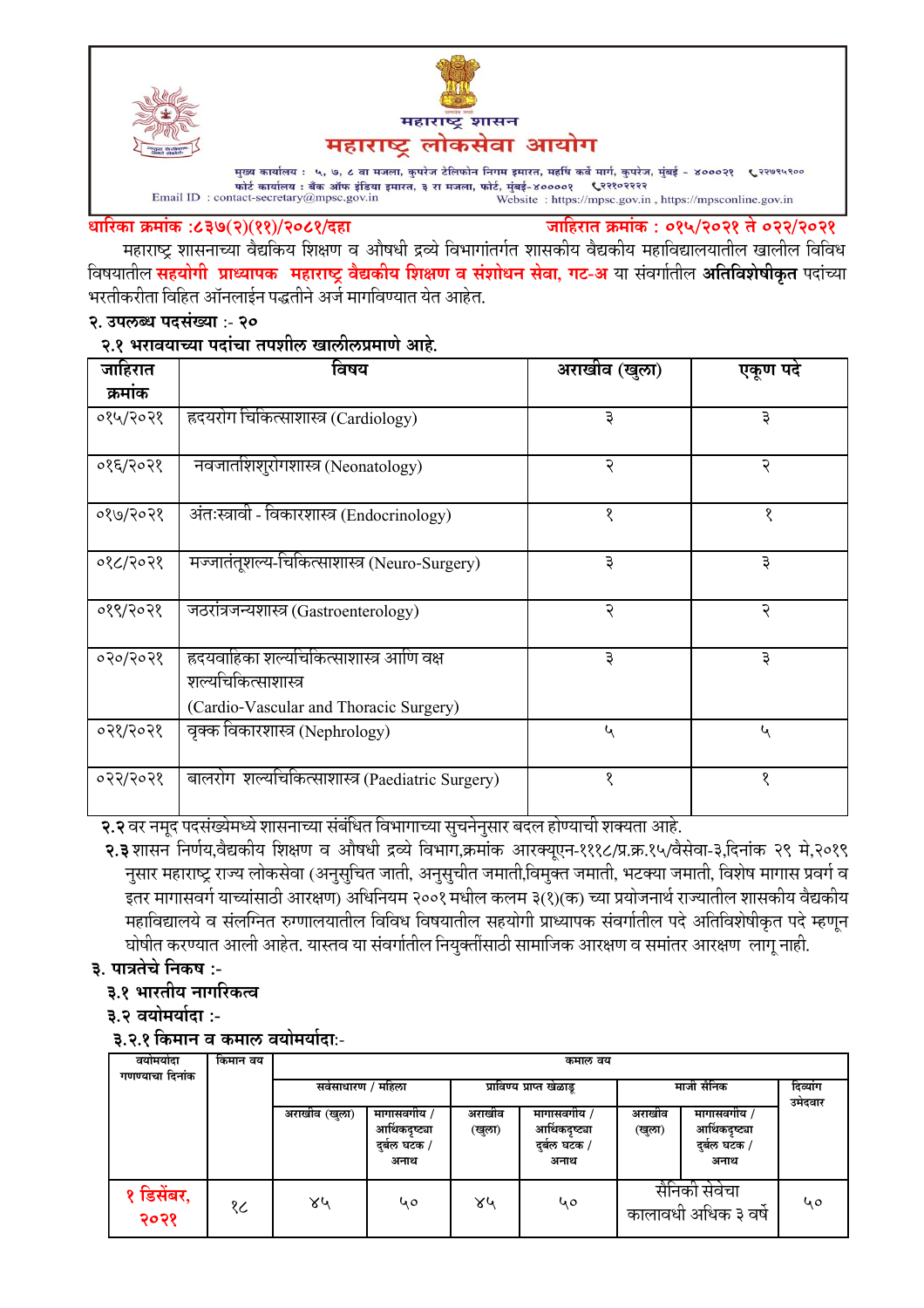३.२.२ महाराष्ट्र शासनाच्या सेवेतील कर्मचा-यांना उच्च वयोमर्यादा १० वर्ष शिथिलक्षम राहील. तथापि, मागासवर्गीय उमेदवार, शासकीय कर्मचारी, दिव्यांग आणि खेळाडू यांना असलेली वयोमर्यादेतील शिथिलतेची सवलत यापैकी कोणतेही अधिकत्तम असलेली एकच सवलत देय राहील.

## ३.३.शैक्षणिक अर्हता व अनुभव:-

३.३.१ भारतीय आयुर्विज्ञान परिषदेकडून दिनांक-७ जून,२०१९ व दिनांक- १२ फेब्रुवारी,२०२० रोजीच्या अधिसूचनेद्वारे अधिसूचित केलेल्या Minimum Qualification for Teachers in Medical Institutions (Amendment) Regulations, 2019 नुसार उपरोक्त संवर्गाकरीता उमेदवारांनी खालील शैक्षणिक अर्हता व अनुभव धारण करणे आवश्यक आहे:-

| शैक्षणिक अहंता                                                                                                                                                                                                                                                                                                                                                                                                                                                                                                                                                                                                                                                                                                                                                                                                                                                                                                                                                                                                                                                                                                                                                                                                 | अनुभव                                                                                                                                                                                                                                                                                                                                                                                                                                                                                                                                                                                                                                                                                                                                                                                                                                                                                                                                                                                                                                                                                                                                                                                                                                                                                                                                                                                                                                                                                                                                                                                                              |
|----------------------------------------------------------------------------------------------------------------------------------------------------------------------------------------------------------------------------------------------------------------------------------------------------------------------------------------------------------------------------------------------------------------------------------------------------------------------------------------------------------------------------------------------------------------------------------------------------------------------------------------------------------------------------------------------------------------------------------------------------------------------------------------------------------------------------------------------------------------------------------------------------------------------------------------------------------------------------------------------------------------------------------------------------------------------------------------------------------------------------------------------------------------------------------------------------------------|--------------------------------------------------------------------------------------------------------------------------------------------------------------------------------------------------------------------------------------------------------------------------------------------------------------------------------------------------------------------------------------------------------------------------------------------------------------------------------------------------------------------------------------------------------------------------------------------------------------------------------------------------------------------------------------------------------------------------------------------------------------------------------------------------------------------------------------------------------------------------------------------------------------------------------------------------------------------------------------------------------------------------------------------------------------------------------------------------------------------------------------------------------------------------------------------------------------------------------------------------------------------------------------------------------------------------------------------------------------------------------------------------------------------------------------------------------------------------------------------------------------------------------------------------------------------------------------------------------------------|
| A super specialty post garudate qualification in<br>DM/M.Ch/Super-specialty<br><b>DNB</b><br>in<br>the<br>concerned subject as per notification dated<br>01.11.2018 Regulations<br><b>OR</b><br>MD/MS/ Broad specialty DNB in concerned<br>subject as per notification dated 01.11.2018 with<br>two years Special Tranning in respective Super<br>specialty department in a teaching Institution.<br>OR.<br>MD/MS/ Broad specialty DNB in concerned<br>subject as per notification dated 01.11.2018 with<br>three years<br>work experience in respective<br>Super specility Unit/ Department in a teaching<br>Institution with the following conditions:-<br>(a). Work experience is duly certified by the<br>Head of Unit and / or<br>Department, and<br>endorsed by Director/ Dean/Principal.<br>(b). Such faculty member must have devoted at<br>list $2/3rd$ time in such superspecialty during last<br>3 years (Teaching, Clinical and Research work<br>duly certified by the Head of Unit and / or<br>Department and endorsed by Director<br>Dean/Principal.<br>(c) .Documentary proof of contribution to<br>teaching, research, Clinical services /public<br>health etc. in concerned super speciality. | (I) As Assistant Professor in the subject for 2 years in a<br>permitted/approved/recognized<br>medical<br>college<br>/institution with one Research publication {only<br>original papers, meta-analysis, systematic reviews,<br>and case series that are published in journals included<br>in Medline, Pubmed Central, Citation index, Sciences<br>Citation index, Expanded Embase, Scopus, Directory<br>of Open accses journals (DoAJ) will be considerd}.<br>The author must be amongst first three or should be<br>the Corresponding author.<br>(II) Research project in lieu of publication/authorship can<br>be considerd only if the person is Principal or Co-<br>Principal investigator (P1/CoPI) of a research project<br>funded by a national research body such as Indian<br>Council For Medical Research (ICMR), Department<br>of Science and Technology (DST), Department of<br>Bio-Technology (DBT) or any such body.<br>(III) Should have completed the Basic course in<br>Medical Education Technology from Institution<br>(s) designated by MCI.<br>(IV) Should have completed the basic course in<br>biomedical<br>research<br>from<br>institution<br>(s)<br>designated by MCI.<br>Further provided that for the transitory<br>period of 2 years w.e.f. the date of notification, the<br>appointment / promotion to the post of Associate<br>Professor can be made by the institution in<br>accordance with the "Minimum Quailifications for<br>teachers in Medical Institutions Regulations, 1998"<br>as prevailing before issuance of above mentioned<br>notification dated 12 February, 2020. |

3.3.2 All the selections will be made as per the MCI/NMC norms.

३.५ शैक्षणिक अर्हता व अनुभवाचा कालावधी गणना करण्याचा दिनांक:-

३.५.१ प्रस्तुत जाहिरातीस अनुसरुन अर्ज सादर करण्याकरीता विहित केलेल्या अंतिम दिनांकास संबंधित शैक्षणिक अर्हता धारण करणे आवश्यक राहील.

३.५.२ अनुभवाच्या कालावधीची गणना प्रस्तुत जाहिरातीस अनुसरुन अर्ज सादर करण्याकरीता विहित केलेल्या अंतिम दिनांकास करण्यात येईल.

## ३.६ दिव्यांग व्यक्तींचे आरक्षण

३.६.१ दिव्यांगव्यक्ती हक्कअधिनियम २०१६ च्याआधारे शासन निर्णय सामान्यप्रशासन विभाग क्रमांक दिव्यांग२०१८/प्र.क्र.११४/१६ अ, दिनांक २९ मे,२०१९ तसेच यासंदर्भात शासनाकडून वेळोवेळी जारी करण्यात आलेल्या आदेशानुसार दिव्यांग व्यक्तींच्या आरक्षणा संदर्भात कार्यवाही करण्यात येईल.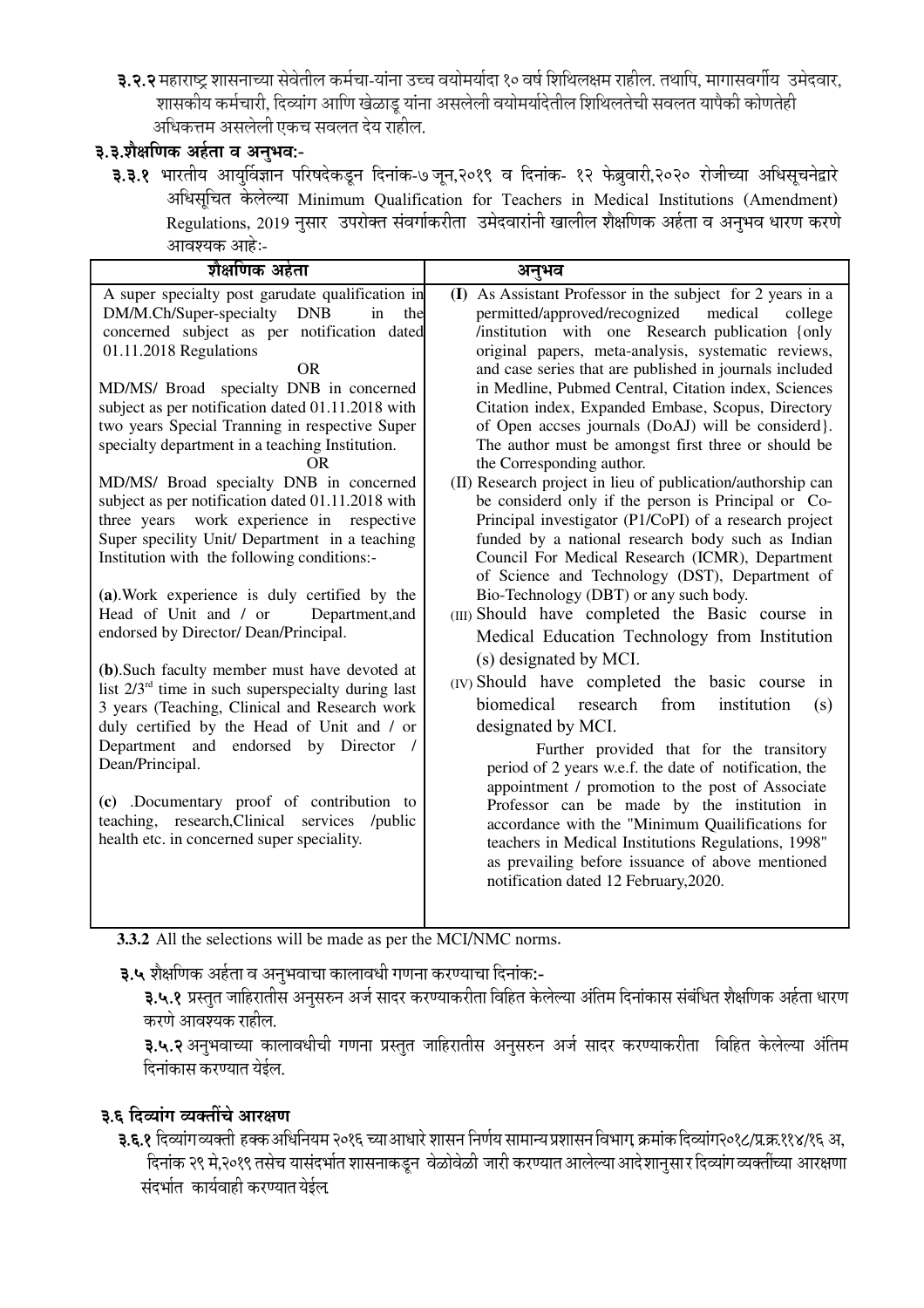३.६.२ शासन निर्णय,वैद्यकीय शिक्षण व औषधी द्रव्ये विभाग, क्रमांक -संकिर्ण १०२१ / प्र.क्र-५७ / २१ / वैसेवा- १, दिनांक १७ जून, २०२१ अन्वये खालील तक्तातील प्रत्येक विषयासमोर नमुद केलेले दिव्यांग प्रवर्गातील व्यक्ती/ उमेदवार सदर पदाकरीता अर्ज करण्यास पात्र आहेतः-

| जाहिरात  | विषय                                                                                                   | अर्ज करण्यास पात्र दिव्यांग प्रवर्ग |  |
|----------|--------------------------------------------------------------------------------------------------------|-------------------------------------|--|
| क्रमांक  |                                                                                                        |                                     |  |
| ०१५/२०२१ | ह्रदयरोग चिकित्साशास्त्र (Cardiology)                                                                  | <b>SLD</b>                          |  |
| ०१६/२०२१ | नवजात शिशुरोगशास्त्र (Neonatology)                                                                     | $(1)$ OL $(2)$ SLD                  |  |
| ०१७/२०२१ | अंतःस्त्रावी विकारशास्त्र (Endocrinology)                                                              | $(1)$ OL, Dw, LC $(2)$ SLD          |  |
| ०१८/२०२१ | मज्जातंतूशल्य-चिकित्साशास्त्र (Neuro-Surgery)                                                          | <b>SLD</b>                          |  |
| ०१९/२०२१ | जठरांत्रजन्यशास्त्र (Gastroenterology)                                                                 | $(1)$ OL, $(2)$ SLD                 |  |
| ०२०/२०२१ | ह्रदयवाहिका शल्यचिकित्साशास्त्र आणि वक्ष शल्यचिकित्साशास्त्र<br>(Cardio Vascular and Thoracic Surgery) | <b>SLD</b>                          |  |
| ०२१/२०२१ | वृक्क विकारशास्त्र (Nephrology)                                                                        | $(1)$ OL, HH, LC $(2)$ SLD          |  |
| ०२२/२०२१ | बालरोग शल्यचिकित्साशास्त्र (Paediatric Surgery)                                                        | $(1)$ DW, $(2)$ SLD                 |  |

**३.६.३** दिव्यांग व्यक्तींसाठी असलेल्या वयोमर्यादेचा अथवा इतर कोणत्याही प्रकारचा फायदा घेऊ इच्छिणा-या उमेदवारांनी शासन निर्णय, सार्वजनिक आरोग्य विभाग, क्रमांक अप्रकि-२०१८/प्र.क्र.४६/आरोग्य-६, दिनांक १४ सप्टेंबर, २०१८ मधील आदेशानुसार केंद्र शासनाच्या www.swavlambancard.gov.in या संगणकीय प्रणालीद्वारे वितरित करण्यात आलेले नवीन नमन्यातील दिव्यांगत्वाचे प्रमाणपत्र पडताळणीच्या वेळी सादर करणे अनिवार्य आहे.

## ४. संवर्ग/पद तसेच आरक्षणासंदर्भात सर्वसाधारण तपशील:-

## ४.१ सर्वसाधारण

- ४.१.१ वेतनश्रेणी : वेतन स्तरःरुपये १३A रु -१,३१,४००/-अधिक नियमानुसार अनुज्ञेय भत्ते
- ४.१.२ कर्तव्ये व जबाबदा-या:- प्रस्तुत पदाच्या कर्तव्ये व जबाबदा-या याबाबतचा तपशील आयोगाच्या https://mpsc.gov.in या संकेतस्थळावर उपलब्ध आहे.
- ४.१.३ सेवा प्रवेशाच्या प्रयोजनासाठी शासनाने मागास म्हणून मान्यता दिलेल्या समाजाच्या वयोमर्यादेमध्ये सवलत घेतलेल्या उमेदवारांचा अराखीव (खुला) पदावरील निवडीकरीता विचार करणेबाबत शासनाच्या धोरणानुसार कार्यवाही करण्यात येईल. याबाबतचा तपशील वेळोवेळी आयोगाच्या संकेतस्थळावर प्रसिध्द करण्यात येईल.
- ४.१.४ अराखीव (खुला) पदाकरीता सर्व उमेदवारांचा(मागासवर्गीय उमेदवारांसह) अराखीव (खुला) सर्वसाधारण पदावरील शिफारशीकरीता विचार होत असल्याने सर्व आरक्षित प्रवर्गातील उमेदवारांनी त्यांच्या प्रवर्गासाठी पद आरक्षित / उपलब्ध नसले तरी अर्जामध्ये त्यांच्या मळ प्रवर्गासंदर्भातील माहिती अचकपणे नमद करणे बंधनकारक आहे.

## ४.२ इतर अटी

- ४.२.१ निवड झालेल्या उमेदवाराला किमान ५ वर्षे सेवा करणे बंधनकारक असेल व तशा आशयाचे करारपत्र करावे लागेल. या अटीचा भंग झाल्यास रुपये १०,०००/- अथवा शासनाने वेळोवेळी निश्चित केलेली रक्कम दंड म्हणून भरावी लागेल.
- ४.२.२ निवड झालेल्या उमेदवाराची महाराष्ट्र वैद्यकीय परिषद अधिनियम,१९६५ (१९६५ चा महा.४६) अन्वये महाराष्ट्र वैद्यकीय परिषदेकडे स्वःताची नोंदणी करून घेणे आवश्यक असेल किंवा ती व्यक्ती कामावर रूज होण्यापूर्वी त्या व्यक्तीचे नाव भारतीय वैद्यक परिषद अधिनियम, १९५६ (१९५६ चा केंद्रीय अधिनियम २) अन्वये भारतीय वैद्यक नोंदवहीवर नोंदलेले असणे आवश्यक असेल.
- ४.२.३ शासन निर्णय वैद्यकिय शिक्षण व औषधी द्रव्ये विभाग,क्रमांक मंमंनि-२००८/प्र.क्र ४४/२००८/वैसेवा-२ दिनांक २७ मार्च,२००८ नुसार उमेदवारास खाजगी वैद्यक व्यवसाय करता येणार नाही व त्याऐवजी त्यास व्यवसाय रोध भत्ता प्रदान करण्यात येईल
- ४.२.४ परिविक्षाधीन कालावधी २ वर्षे राहील.

## ५.निवड प्रक्रिया:-

- ५.१ प्रस्तुत जाहिरातीमध्ये नमूद केलेली शैक्षणिक अर्हता, अनुभव इत्यादी अर्हता किमान असून, किमान अर्हता धारण केली म्हणून उमेदवार मुलाखतीस बोलाविण्याकरिता पात्र असणार नाही.
- ५.२ जाहिरातीस अनुसरून प्राप्त अर्जाची संख्या आयोगाच्या कार्यनियमावलीतील तरतुदीनुसार वाजवी प्रमाणापेक्षा जास्त असेल आणि अर्ज सादर केलेल्या सर्व पात्र उमेदवारांच्या मुलाखती घेणे सोयीस्कर नसल्यास मुलाखतीसाठी उमेदवारांची संख्या मर्यादित करण्याच्या दृष्टीने जाहिरातीमध्ये नमुद शैक्षणिक अर्हता आणि/अथवा अनुभव यापेक्षा अधिक शैक्षणिक अर्हता/अनुभव किंवा अन्य योग्य निकष यांच्या आधारे अथवा चाळणी परीक्षेद्वारे मुलाखतीस पात्र उमेदवारांची संख्या मर्यादित करण्यात येईल.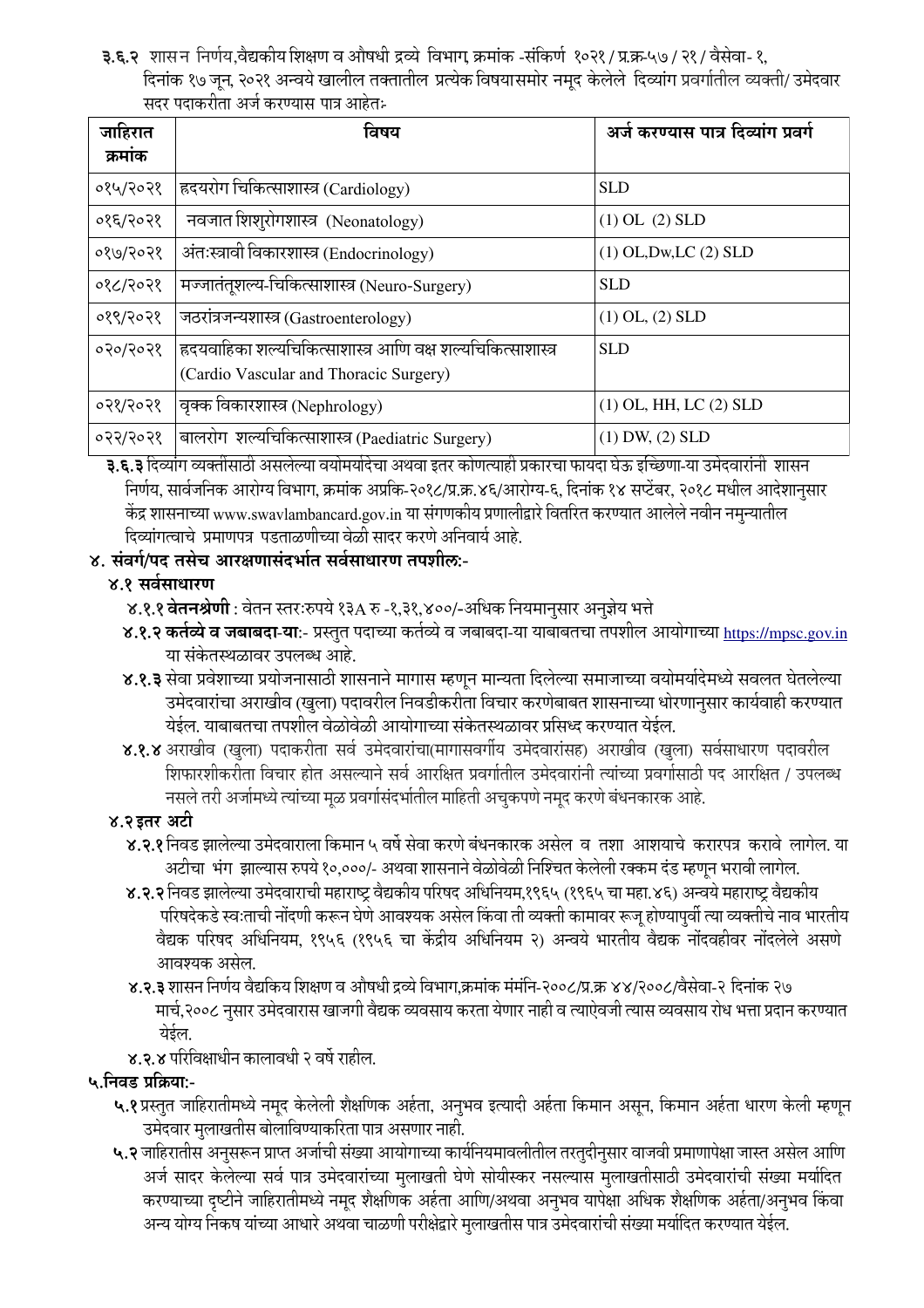- ५.३ चाळणी परीक्षा घेण्याचे निश्चित झाल्यास, अर्हता आणि / अथवा अनुभव शिथिल केला जाणार नाही.
- ५.४ चाळणी परिक्षेचा अभ्यासक्रम, परीक्षेचे माध्यम व इतर बाबी (लागु असल्यास) आयोगाच्या संकेतस्थळावर प्रसिध्द करण्यात येतील.
- ५.५ चाळणी परीक्षा घेतल्यास चाळणी परीक्षेचे गुण व मुलाखतीचे गुण एकत्रितरित्या विचारात घेऊन तर चाळणी परीक्षा न झाल्यास केवळ मुलाखतीच्या गुणांच्या आधारे उमेदवाराची शिफारस करण्यात येईल.
- ५.६ मुलाखतीमध्ये किमान ४१% व त्यापेक्षा जास्त गुण मिळविणाऱ्या उमेदवारांचाच शिफारशीसाठी विचार केला जाईल.
- ५.७ सेवाभरतीबाबतची संपूर्ण प्रक्रिया सहयोगी प्राध्यापक महाराष्ट्र वैद्यकीय शिक्षण व संशोधन सेवा, गट-अ (सेवाप्रवेश नियम) नियम, २०१४ आणि भारतीय आयुर्विज्ञान परिषद/ राष्ट्रीय आयुर्विज्ञान आयोग,नवी दिल्ली यांनी व महाराष्ट्र शासनाकडून वेळोवेळी जारी करण्यात आलेल्या अधिसुचनानुसार तसेच आयोगाच्या कार्यनियमावलीतील तरतुदीनुसार राबविण्यात येईल.

#### ६.अर्ज करण्याची पद्धत:-

- ६.१ अर्ज फक्त ऑनलाईन पद्धतीने स्वीकारण्यात येतील.
- ६.२ ऑनलाईन पद्धतीने अर्ज सादर करण्याच्या सविस्तर सूचना आयोगाच्या https://mpsconline.gov.in तसेच https://mpsc.gov.in या संकेतस्थळावर उपलब्ध आहेत.
- **६.३** आयोगास अर्ज सादर करताना माध्यमिक शालांत प्रमाणपत्रावर असलेल्या नावाप्रमाणेच नोंदणी करणे व आयोगास अर्ज सादर करणे अनिवार्य आहे.
- ६.४ अर्ज सादर करण्याकरीता आयोगाचे संकेतस्थळ :- https://mpsconline.gov.in
- ६.५ अर्ज सादर करण्याचे टप्पे:-
	- ६.५.१ आयोगाच्या ऑनलाईन अर्ज प्रणालीवर यापुर्वी विहित पध्दतीने नोंदणी केली नसल्यास नोंदणी करुन खाते (Profile) तयार करणे.
	- ६.५.२ खाते तयार केलेले असल्यास व ते अदययावत करण्याची आवश्यकता असल्यास अद्ययावत करणे.
	- ६.५.३ विहित कालावधीत तसेच विहित पध्दतीने आवश्यक कागदपत्रे अपलोड करून अर्ज सादर करणे.
	- **६.५.४** परीक्षा शुल्काचा भरणा विहित पध्दतीने करणे.

#### ६.६ विहित प्रमाणपत्रे/कागदपत्रे अपलोड करणे.

६.६.१ प्रोफाईलद्वारे केलेल्या विविध दाव्यांच्या अनुषंगाने उमेदवाराची पात्रता आजमावल्यानंतर (Check eligibility) उमेदवार जाहिरातीनुसार पात्र ठरत असल्यास अर्ज सादर करताना खालील कागदपत्रे/प्रमाणपत्रे (लागू असलेली) अपलोड करणे अनिवार्य आहे<sup>.</sup>-

| अ. क्र.              | प्रमाणपत्रे / कागदपत्रे                                                                | फाईल फॉर्मेट | किमान<br>फाईल साईज<br>(KB) | कमाल फाईल<br>साईज (KB) |
|----------------------|----------------------------------------------------------------------------------------|--------------|----------------------------|------------------------|
| १                    | एस.एस.सी. अथवा तत्सम शैक्षणिक अर्हता                                                   | <b>PDF</b>   | ५०                         | 400                    |
| २                    | वयाचा पुरावा                                                                           | <b>PDF</b>   | 40                         | 400                    |
| ३                    | शैक्षणिक अर्हता इत्यादीचा पुरावा                                                       | <b>PDF</b>   | 40                         | 400                    |
| $\propto$            | सामाजिकदृष्टया मागासवर्गीय असल्याबाबतचा पुरावा                                         | <b>PDF</b>   | 40                         | 400                    |
| ५                    | आर्थिकदृष्टया दुर्बल घटकातील असल्याबाबतचा पुरावा                                       | <b>PDF</b>   | 40                         | 400                    |
| $\mathcal{E}$        | नॉन-क्रिमीलेयर प्रमाणपत्र                                                              | <b>PDF</b>   | 40                         | 400                    |
| $\mathcal{O}$        | नॉन-क्रिमीलेयर प्रमाणपत्राची वैधता वाढविली असल्यास पुरावा                              | <b>PDF</b>   | 40                         | 400                    |
| $\epsilon$           | पात्र दिव्यांग व्यक्ती असल्याचा पुरावा                                                 | <b>PDF</b>   | 40                         | 400                    |
| ९                    | पात्र माजी सैनिक असल्याचा पुरावा                                                       | <b>PDF</b>   | 40                         | 400                    |
| १०                   | महिला आरक्षणासाठी पात्र असल्याचा पुरावा                                                | <b>PDF</b>   | ५०                         | 400                    |
| $\gamma$             | खेळाडूसाठीच्या आरक्षणाकरीता पात्र असल्याचा पुरावा                                      | <b>PDF</b>   | 40                         | 400                    |
| १२                   | अनाथ आरक्षणासाठी पात्र असल्याबाबतचा पुरावा                                             |              |                            |                        |
| १३                   | अराखीव महिला, खेळाडू, दिव्यांग, माजी सैनिक आरक्षणाचा दावा असल्यास<br>अधिवास प्रमाणपत्र | <b>PDF</b>   | 40                         | 400                    |
| $\delta \mathcal{R}$ | विवाहित स्त्रियांच्या नावात बदल झाल्याचा पुरावा                                        | <b>PDF</b>   | 40                         | 400                    |
| १५                   | मराठी भाषेचे ज्ञान असल्याचा पुरावा                                                     | <b>PDF</b>   | ५०                         | 400                    |
| १६                   | लहान कुटुंबाचे प्रतिज्ञापन                                                             | <b>PDF</b>   | ५०                         | 400                    |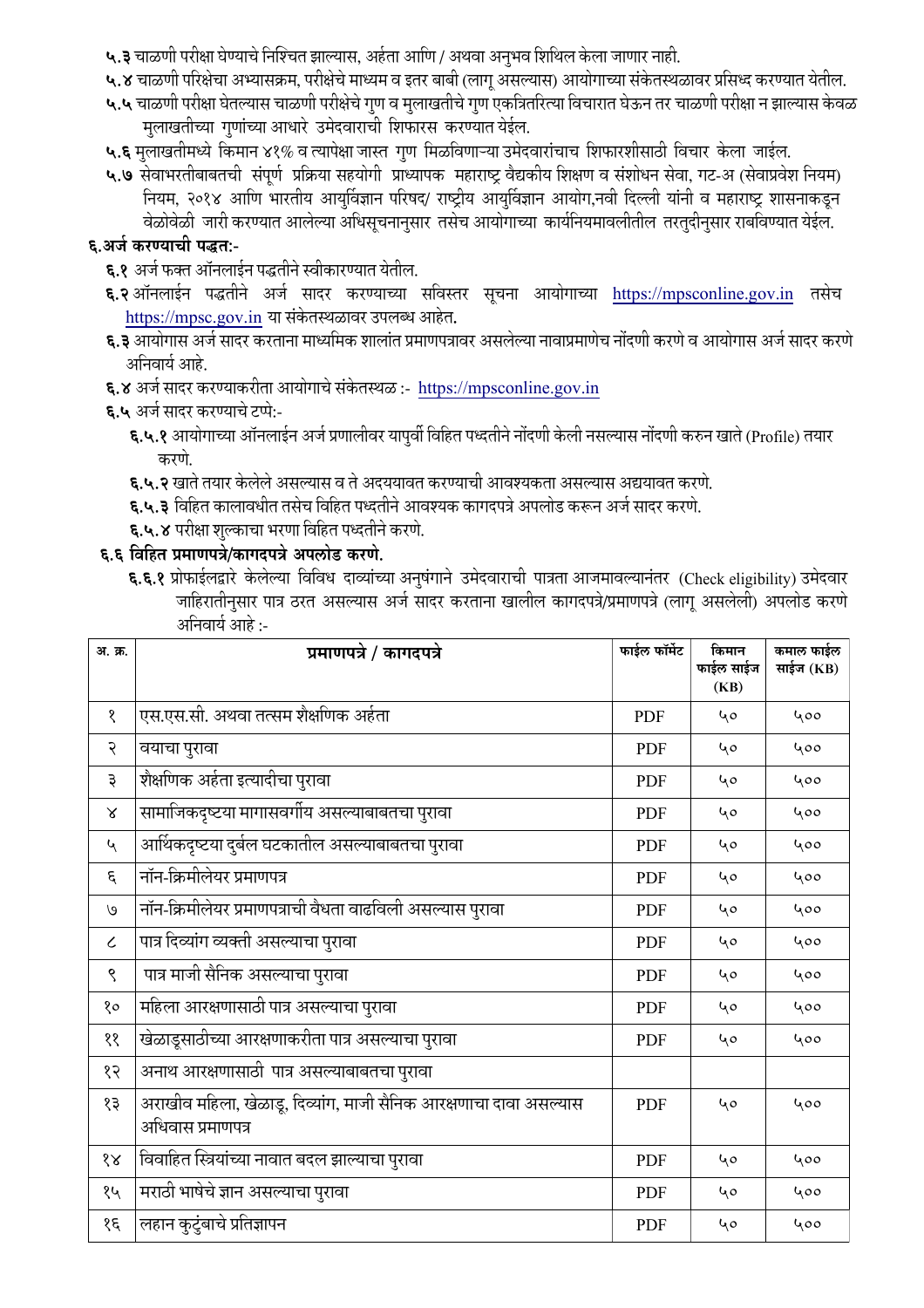| १७ | अनुभवाचा पुरावा                                                                 | <b>PDF</b> | ५० | 400 |
|----|---------------------------------------------------------------------------------|------------|----|-----|
| १८ | राज्य शासकीय /बृहन्मुंबई महानगरपालिका/बेस्ट कर्मचारी यांच्याकरीता               | <b>PDF</b> | ५० | 400 |
|    | वयोमर्यादेतील सवलतीचा दावा असल्यास सादर करावयाचे प्रमाणपत्र                     |            |    |     |
| १९ | महाराष्ट्र वैद्यकीय अधिनियम १९६५/भारतीय आयुर्विज्ञान परिषद अधिनियम १९५६         | <b>PDF</b> | ५० | 400 |
|    | अन्वये नोंद केलेल्या प्रमाणपत्राची प्रत                                         |            |    |     |
| २० | उमेदवारांनी धारण केलेल्या शैक्षणिक अर्हतेस भारतीय आयुर्विज्ञान परिषद/ राष्ट्रीय | <b>PDF</b> | 40 | 400 |
|    | आयुर्विज्ञान आयोग यांची मान्यता असल्याबाबतचे प्रमाणपत्र.                        |            |    |     |

- **६.६.२** उपरोक्त प्रमाणपत्रे/कागदपत्रे आयोगाच्या संकेतस्थळावरील 'उमेदवारांना सर्वसाधारण सूचना' प्रकरण क्रमांक चार मध्ये नमूद केल्याप्रमाणे असणे अनिवार्य आहे.
- ६.६.३ संबंधित जाहिरातीस अनुसरुन विहित निकष/पात्रता तसेच प्रोफाईलमधील दाव्यांच्या अनुषंगाने प्रमाणपत्रे/कागदपत्रे अपलोड करावी लागतील.प्रोफाईलमधील विविध दाव्यांच्या अनुषंगाने अपलोड करावयाची संबधित कागदपत्रे प्रणालीद्वारे अर्ज सादर करताना प्रदर्शित होतील.
- ६.६.४ पात्रतेसंदर्भातील विविध दाव्यांच्या अनुषंगाने प्रमाणपत्रे/कागदपत्रे अपलोड केल्याशिवाय अर्ज सादर करता येणार नाही.
- **६.६.५** उपरोक्त कागदपत्रांव्यतिरिक्त शैक्षणिक अर्हता तसेच अनुभवाच्या दाव्यासंदर्भात अन्य आवश्यक कागदपत्रे तसेच भारतीय आयुर्विज्ञान परिषद/ राष्ट्रीय आयुर्विज्ञान आयोग,नवी दिल्ली यांनी सुचीबध्द केलेल्या जर्नलमध्ये प्रसिध्द झालेले शोधनिबंध, पुस्तके अथवा पुस्तकांमधील प्रकरणे. इत्यादीबाबतच्या स्वसाक्षांकित प्रती यांचा संच अर्ज सादर करण्याच्या अंतिम दिनांकानंतर ७ दिवसांच्या कालावधीमध्ये आयोगाच्या मुख्य कार्यालयामध्ये पोहोच होतील अशा रितीने सादर करणे अनिवार्य आहे.
- **६.६.६** आयोगास पाठविण्यात येणा-या कागदपत्रांच्या संचावर पदाचे नांव, जाहिरात क्रमांक व अर्जाचा क्रमांक स्पष्टपणे नमूद करण्यात यावा. त्याशिवाय संबंधित कागदपत्रे विचारात घेतली जाणार नाहीत.
- ६.७ अर्ज सादर करण्याचा कालावधी:- दिनांक १० ऑगस्ट, २०२१ ते दिनांक ३० ऑगस्ट, २०२१ रोजी २३.५९ वाजेपयेंत.
- ६.८ आयोगास अर्ज सादर केल्यानंतर विहित मुदतीत परीक्षा शुल्क भरल्याशिवाय अर्ज विचारात घेतला जाणार नाही.

## ६.९ शुल्क रुपये:

- ६.९.१ अराखीव (खुला) ७१९/- रुपये
- ६.९.२ मागासवर्गीय, आर्थिकदृष्ट्या दुर्बल घटक व अनाथ ४४९/- रुपये
- **६.९.३** उपरोक्त परीक्षा शुल्काव्यतिरिक्त बँक शुल्क तसेच त्यावरील देय कर अतिरिक्त असतील.
- **६.९.४** परीक्षा शुल्क ना परतावा (Non-refundable) आहे.
- ६.१० परीक्षा शुल्काचा भरणा करण्याकरिता उमेदवारांनी खाली नमूद केलेल्या पद्धतींचा अवलंब करावा:-
	- ६.१०.१ शुल्क भरण्याकरिता मुख पृष्ठावरील 'माझे खाते' या लिंक वर क्लिक करावे.
	- ६.१०.२ 'माझे खाते' या लिंक वर क्लिक केल्यानंतर अर्ज केलेल्या पदांची यादी शुल्क भरल्याच्या / न भरल्याच्या नोंदीसह दिसेल. 'Unpaid' लिहिलेल्या जाहिरात / पद / परीक्षेसमोर ' Pay Now' अशी लिंक उपलब्ध असेल.
	- **६.१०.३** 'Pay Now' या लिंक वर क्लिक केल्यानंतर दोन पर्याय उपलब्ध होतील:- (१) ऑनलाईन पेमेंट (२) चलनाद्वारे
	- **६.१०.४** क्रेडिट कार्ड, डेबिट कार्ड, युपीआय अथवा नेटबँकिंगच्या सहाय्याने ऑनलाईन परीक्षा शुल्क अदा करता येईल.
	- **६.१०.५** चलनाद्वारे परीक्षाशुल्क भरण्याचा पर्याय निवडल्यास, उपलब्ध होणा-या चलनाची प्रत घेऊन भारतीय स्टेट बँकेच्या कोणत्याही शाखेत,बँकेच्या कार्यालयीन वेळेत शुल्काचा भरणा केला जाऊ शकतो.
	- **६.१०.६** भारतीय स्टेट बँकेमध्ये चलनाद्वारे शुल्क भरण्याचा पर्याय निवडल्यास अर्ज सादर केल्याच्या दोन तासानंतर अथवा शेवटच्या दिवशी अर्ज सादर केल्यास त्यापुढील कामकाजाच्या दिवशी बँकेच्या कार्यालयीन वेळेत परीक्षा शुल्क भरणे आवश्यक आहे.
	- ६.१०.७ ऑनलाईन परीक्षा शुल्क भरणे तसेच भारतीय स्टेट बँकेमध्ये चलनाद्वारे परीक्षा शुल्क भरावयाचे झाल्यास चलनाची प्रत घेणे याकरीता विहित अंतिम दिनांक ३० ऑगस्ट, २०२१ रोजी २३.५९ वाजेपर्यंत.
	- ६.१०.८ चलनाद्वारे परीक्षाशुल्क भरावयाचे झाल्यास भारतीय स्टेट बँकेमध्ये शुल्क भरण्याचा अंतिम दिनांक ३१ ऑगस्ट, २०२१ - बँकेच्या कार्यालयीन वेळेत.
	- **६.१०.९** ऑनलाईन पध्दतीने परीक्षा शुल्काचा भरणा केल्यानंतर उमेदवाराला त्याच्या प्रोफाईलमध्ये परीक्षा शुल्काचा भरणा झाला आहे.किंवा कसे याची स्थिती (status) लगेचच अवगत होईल. ऑनलाईन पध्दतीने परीक्षा शुल्क भरले असल्याबाबत Logout करण्यापूर्वीच खात्री करणे अथवा परीक्षा शुल्काचा भरणा झाल्याबाबतची स्थिती उपलब्ध नसल्यास पुन्हा शुल्क भरण्याची अथवा चलन घेण्याबाबतची कार्यवाही प्रस्तुत परीक्षेच्या अर्ज सादर करण्याच्या अंतिम दिनांकापूर्वीच करणे आवश्यक आहे.
- प्रस्तुत जाहिरातीमध्ये भरती प्रकियेसंदर्भातील संक्षिप्त तपशील दिलेला आहे. अर्ज स्वीकारण्याची पध्दत, आवश्यक अर्हता, आरक्षण, ७. वयोमर्यादा, निवडीची सर्वसाधारण प्रक्रिया इत्यादीबाबतच्या सविस्तर तपशीलासाठी आयोगाच्या https://mpsc.gov.in या संकेतस्थळावरील 'उमेदवारांना सर्वसाधारण सूचना' द्वारे उपलब्ध करुन देण्यात आलेल्या माहितीचे कृपया अवलोकन करावे.